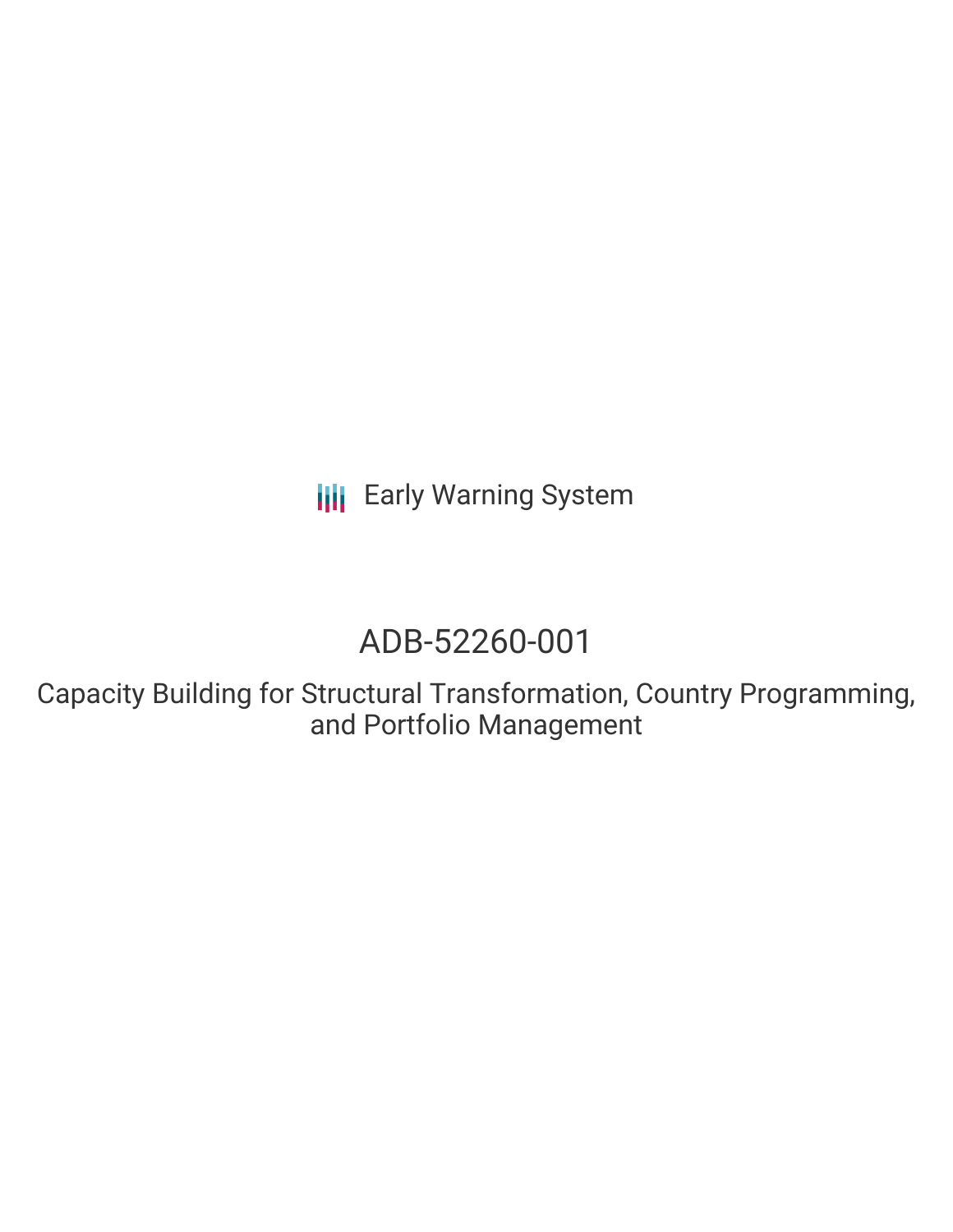

# **Quick Facts**

| <b>Countries</b>               | Pakistan                     |
|--------------------------------|------------------------------|
| <b>Financial Institutions</b>  | Asian Development Bank (ADB) |
| <b>Status</b>                  | Approved                     |
| <b>Bank Risk Rating</b>        | U                            |
| <b>Voting Date</b>             | 2018-12-06                   |
| <b>Borrower</b>                | Government of Pakistan       |
| <b>Sectors</b>                 | Law and Government           |
| <b>Investment Amount (USD)</b> | $$2.00$ million              |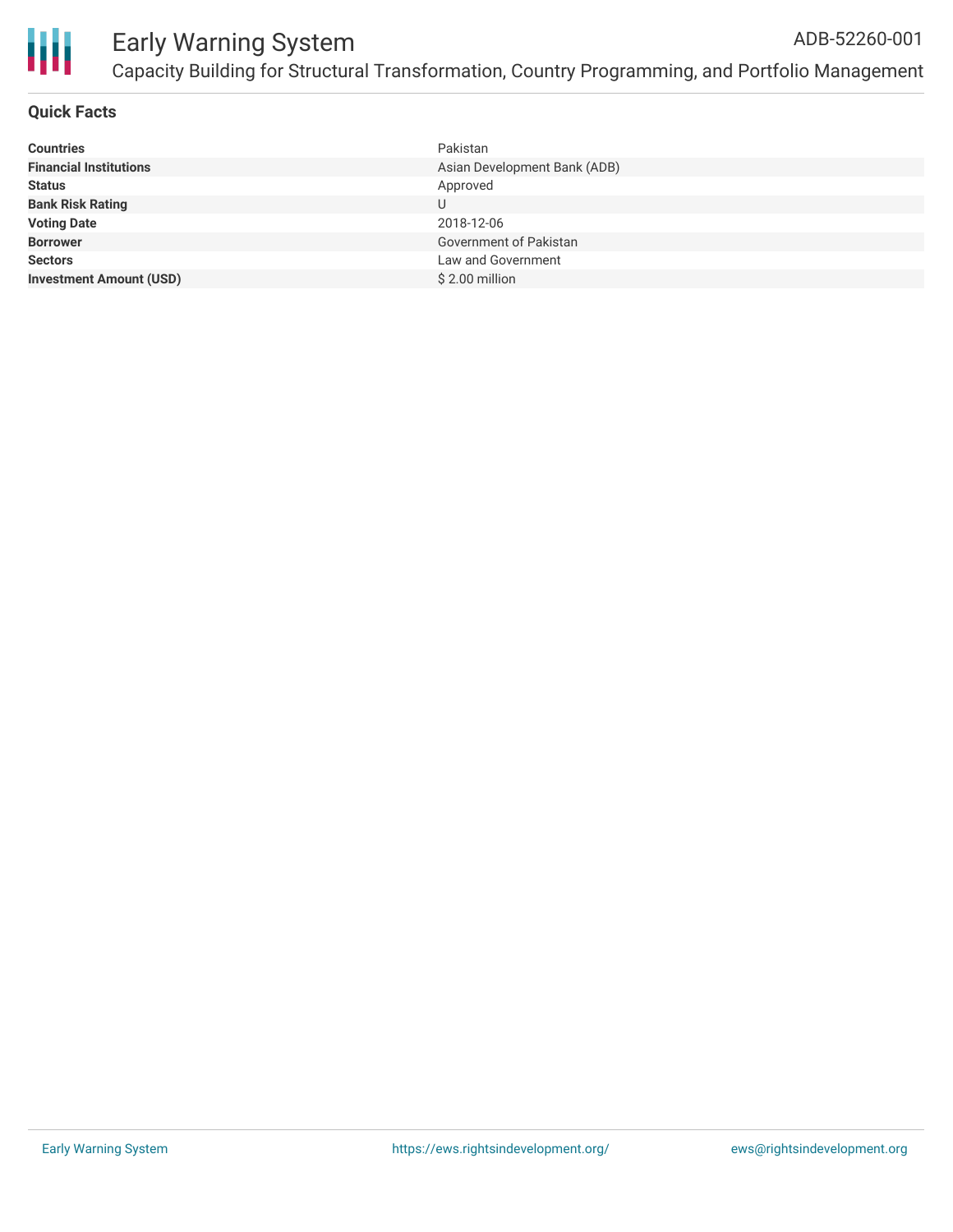

# **Project Description**

According to the bank website, project's outcome includes "operational guidelines developed, and capacity of key government agencies enhanced. Advisory support for Government's structural reforms and policy development provided and knowledge on relevant sectoral and thematic issues enhanced."

No furthure information available at the time of writing.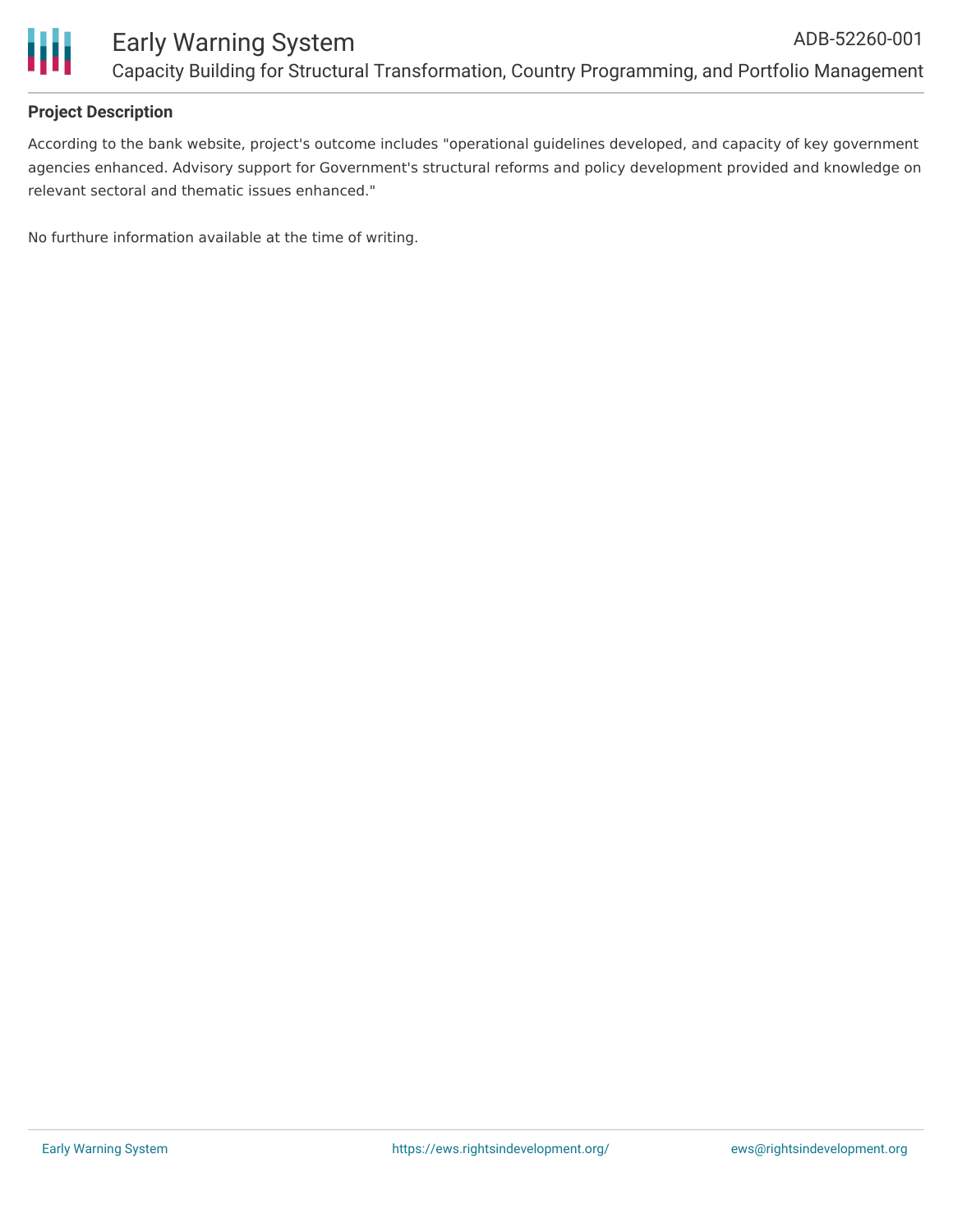

### Early Warning System Capacity Building for Structural Transformation, Country Programming, and Portfolio Management ADB-52260-001

# **Investment Description**

Asian Development Bank (ADB)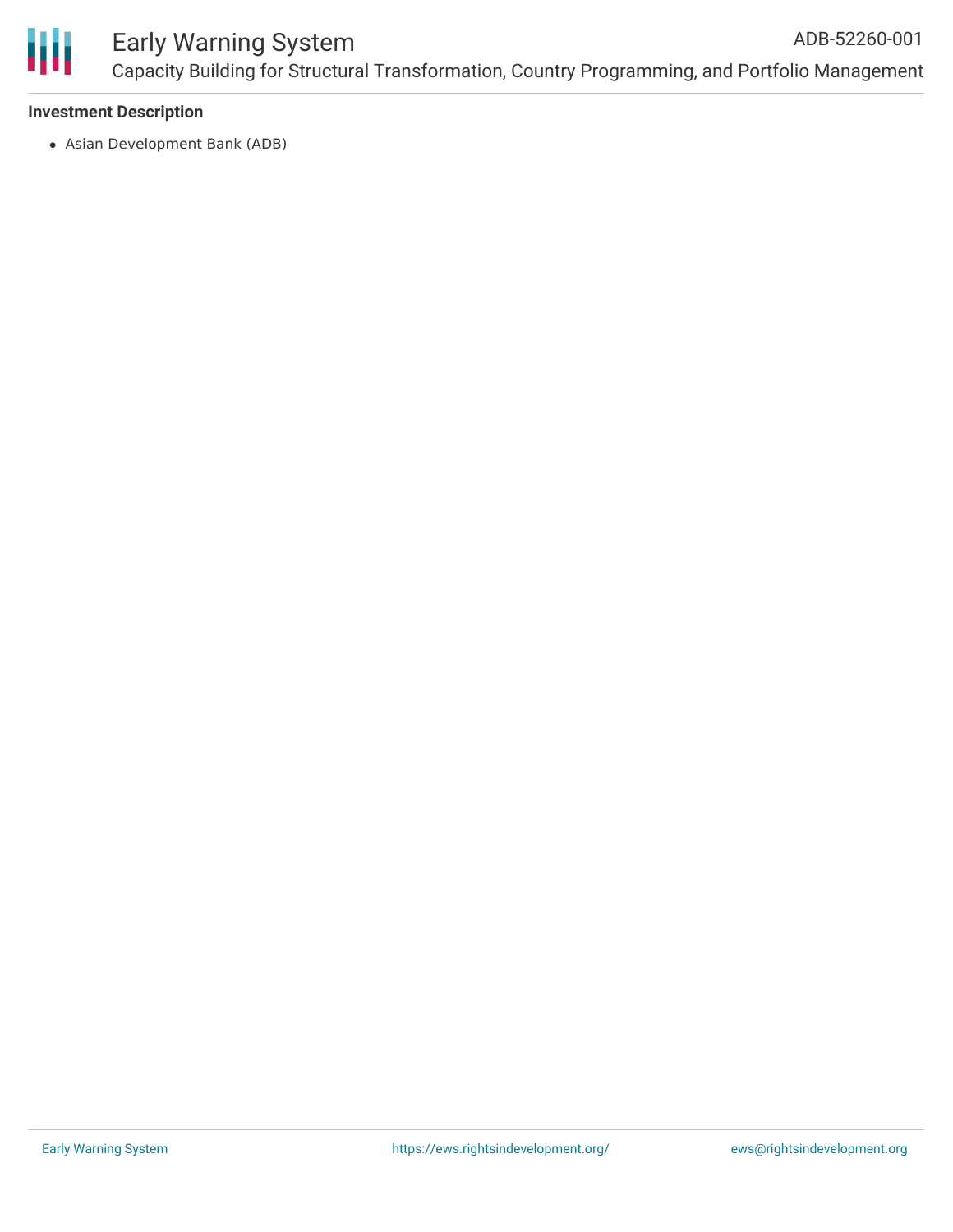#### Early Warning System Capacity Building for Structural Transformation, Country Programming, and Portfolio Management ADB-52260-001

# **Contact Information**

**Responsible ADB Officer** Wu, Zheng **Responsible ADB Department** Central and West Asia Department **Responsible ADB Division** Pakistan Resident Mission **Executing Agencies** Ministry of Finance, Revenue and Economic Affairs Block Q, Pakistan Secretariat Islamabad, ICT, Pakistan 44000 Ministry of Planning, Development and Reform Infrastructure Wing, Islamabad, Pakistan

# **ACCOUNTABILITY MECHANISM OF ADB**

The Accountability Mechanism is an independent complaint mechanism and fact-finding body for people who believe they are likely to be, or have been, adversely affected by an Asian Development Bank-financed project. If you submit a complaint to the Accountability Mechanism, they may investigate to assess whether the Asian Development Bank is following its own policies and procedures for preventing harm to people or the environment. You can learn more about the Accountability Mechanism and how to file a complaint at: http://www.adb.org/site/accountability-mechanism/main